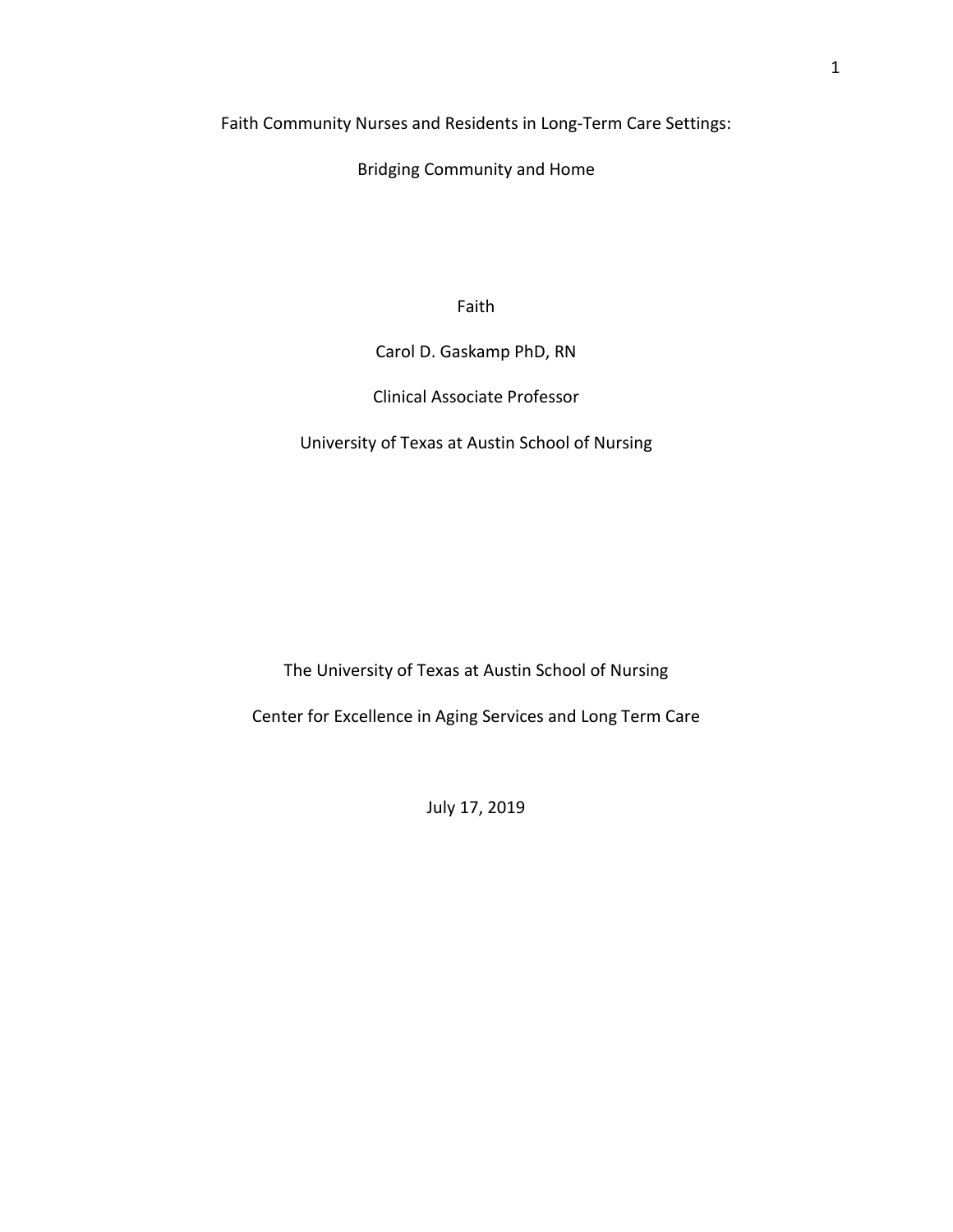### Faith Community Nurses and Residents in Long-Term Care Settings:

### Bridging Community and Home

Individuals who transition into nursing homes or other long-term care (LTC) settings or services can experience significant losses, and they must make considerable adjustments (Chenitz, 1983; Sullivan & Williams, 2017). Individuals admitted to LTC facilities may suffer from loneliness and social isolation for many reasons, including the loss of connections to people and activities that they enjoyed when they lived in the wider community (Abbott & Pachucki, 2017; Drageset, Eide, Dysvik, Furnes, & Hauge, 2015; Iden, Ruths & Hjørleifsson, 2015). Elderly persons who receive Home & Community Based Services (HCBS), Medicaid's programs for LTC support and services that allow the frail elderly to remain at home, can experience such loneliness and social isolation too (Medvene et al., 2016).

One of the losses that individuals who enter LTC may experience is that of regular participation in faith communities; whether in an LTC facility or still at home, the individual now depends on the faith community coming to that setting. Spiritual practices offer a resource that can help the individual to adapt to LTC and HCBS settings (Brandburg, Symes, Mastel-Smith, Hersch, & Walsh, 2012; Brownie, Horstmanshof, & Garbutt, 2014; McFadden & Jacobson, 2003).

Clergy or trained lay members of a given faith community can provide pastoral care and visits to their homebound members. However, another bridge between the faith community and both LTC residents and homebound seniors can be found in the role of the faith community nurse (FCN; American Nurses Association and Health Ministries Association [ANA & HMA], 2017; Catholic Health Association of the United States, 2016; Kubat, 2012; Redmond, 2006).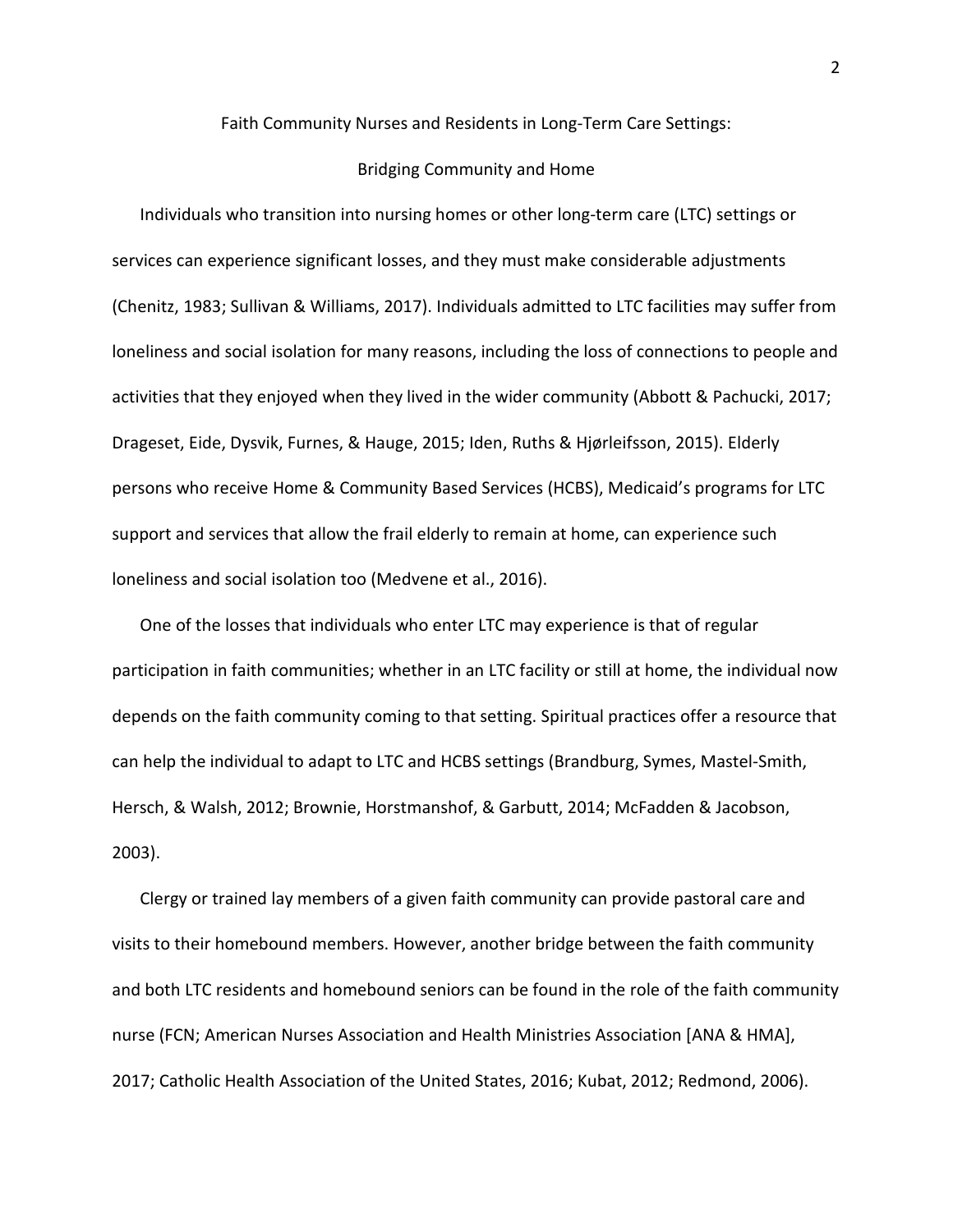Faith community nursing is a specialized nursing practice situated within specific faith communities: FCNs provide care to individuals and groups within those communities, but their care can extend to the wider community as well. Faith community nursing originated within the Judeo-Christian faith as a means to increase access to health care, and it has expanded to other faith traditions (Ziebarth, 2014). FCNs are uniquely prepared to provide holistic care, and they address physical, psychosocial, and spiritual needs (Shores, 2014; Tuck & Wallace, 2000; Van Dover & Pfeiffer, 2007; Ziebarth, 2014). If visits from dogs and robots can reduce feelings of loneliness and isolation in LTC residents and homebound seniors (Banks, Willoughby, & Banks, 2008; Carey, 2018; H. Robinson, MacDonald, Kerse, & Broadbent, 2013; Vrbanac et al., 2013), one can presume that FCN visits should also be effective. The purpose of this paper is to explore the potential of FCNs working with LTC residents and homebound seniors as a means of maintaining the connection between older adults and their faith communities.

## **What is faith community nursing?**

Healing, medicine, and care for the sick have long been associated with religion (ANA & HMA, 2017; O'Brien, 2003; Wylie & Solari-Twadell, 1999). Dock and Stewart (1920) and V. Robinson (1946) provide succinct accounts of caring for the sick within the context of religious traditions throughout history. In the earliest centuries of the Christian tradition, deaconesses provided sick care under the auspices of the church. As the Christian church evolved, monastic and secular religious communities provided care for the sick in institutional and home settings.

Contemporary faith community nursing, also called parish nursing, is a much more recent phenomenon. It was started in the late 1980s by Rev. Granger Westberg, a hospital chaplain and professor in the Department of Preventive Medicine at the University of Illinois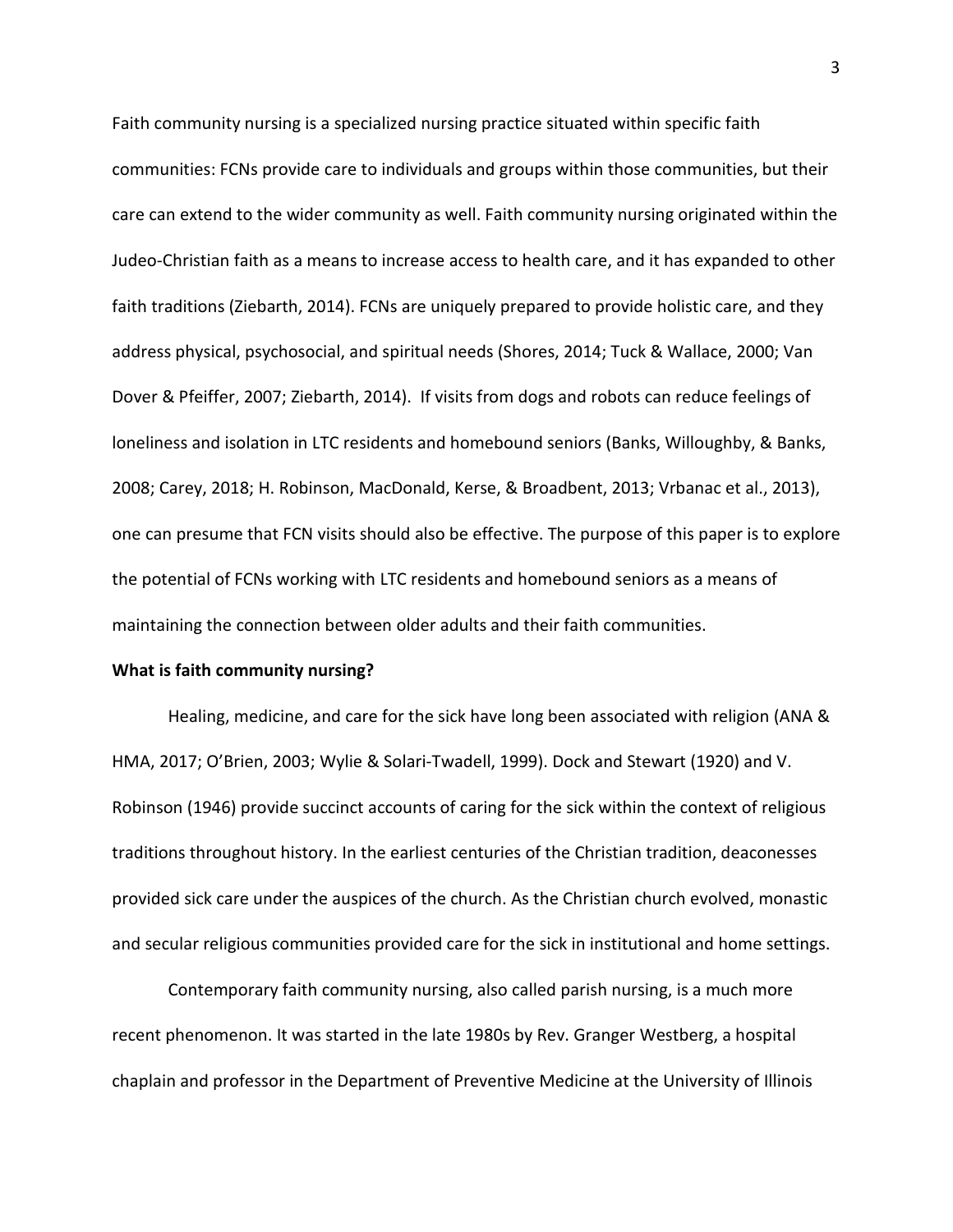College of Medicine (Westberg, 1990). A pilot project, funded by the Kellogg Foundation, set up "doctor's offices" in church buildings to provide holistic health care by teams of physicians, nurses, and pastors. The nurses' role in this setting was to identify health problems early in order to prevent hospitalization, and to provide a connecting point for medical and religious professionals. This demonstration project was successful, and it expanded to other congregations in North America. Over time, education for faith community nursing became standardized as a professional nursing specialty (ANA & HMA, 2017; McDermott, Solari-Twadell, & Matheus, 1999; O'Brien, 2003). Certification as an FCN was once offered through the American Nurses Credentialing Center, although currently only renewal of previous certifications is available (https://www.nursingworld.org/our-certifications/faith-communitynursing-renewal).

FCNs are registered nurses (RNs); a baccalaureate in nursing (BSN) degree is preferred because health promotion, disease prevention, and community/public health nursing are included in the BSN curriculum. RNs with other preparation may become FCNs with additional preparation in the practice of faith community nursing. How a congregation provides its health ministry varies with the size and financial resources of the faith community. FCNs may be paid staff members or volunteers, and they may or may not be members of the faith community or faith tradition they serve.

### **What do faith community nurses do?**

FCNs practice in the context of a faith community, rather than within a typical public health, community health, or other health care setting. Hallmarks of FCNs' care are holistic health promotion and disease prevention—care concerned with mind, body, *and* spirit. The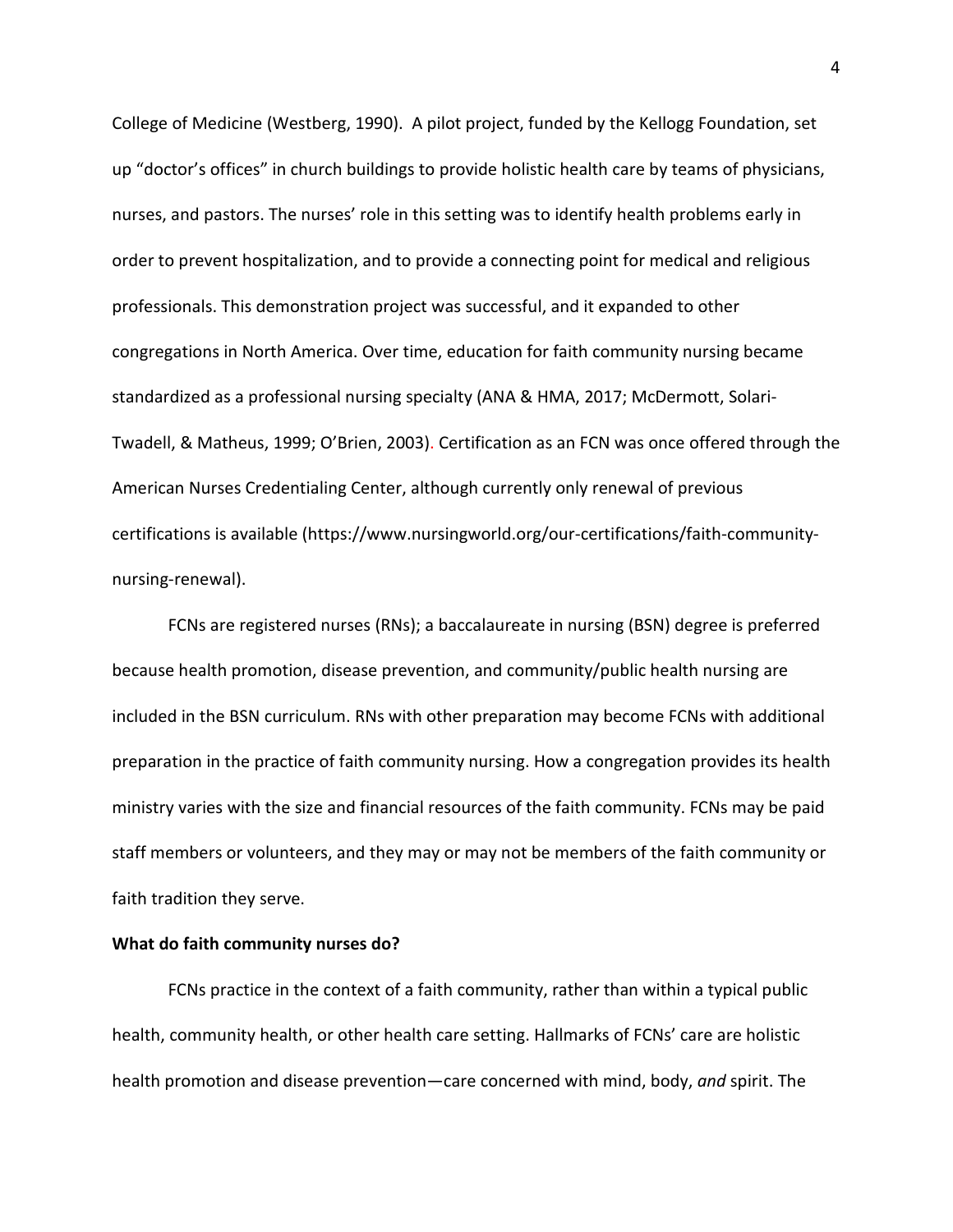FCN typically does not provide physician-ordered skilled care unless the FCN is working for a home health agency such as Wesley Nurses, which can provide such care. According to *Faith Community Nursing: Scope and Standards of Practice*,

The differentiating factor from general nursing practice is the specific attention that is given to the intentional care of the spirit. The FCN delivers care that promotes whole-personcentered well-being, establishes a therapeutic relationship that acknowledges caring as a sacred practice, and focuses on the relationship between faith and health. A person's faith beliefs, rituals, spiritual practices, and health views are a central focus in relationships formed by FCNs to provide nursing and spiritual care (ANA & HMA, 2017, p. 20).

FCNs work with individuals and groups, within the congregation as a community. The FCN's activities can include assessing health needs, providing individual and group education, health screenings, program planning, and accompanying individuals through life transitions (e.g., birth, illness, death). The FCN may also participate in the congregation's outreach ministry, such as in providing care to the homeless. The FCN may be paid or may volunteer within the faith community, or may be employed by an organization and deployed or assigned to a congregation as an FCN.

# **From the Field: Current Faith Community Nursing Practices with Congregants in LTC settings**

What do FCNs have to say about their work with congregants living in LTC settings or receiving HCBS? To determine current practices of FCNs with congregants in LTC settings, in 2018, an invitation to take an anonymous internet survey on FCNs' practices with LTC residents and homebound seniors was distributed through three faith community nursing networks: the Texas Health Ministry Association, the Westburg Institute, and the Evangelical Lutheran Parish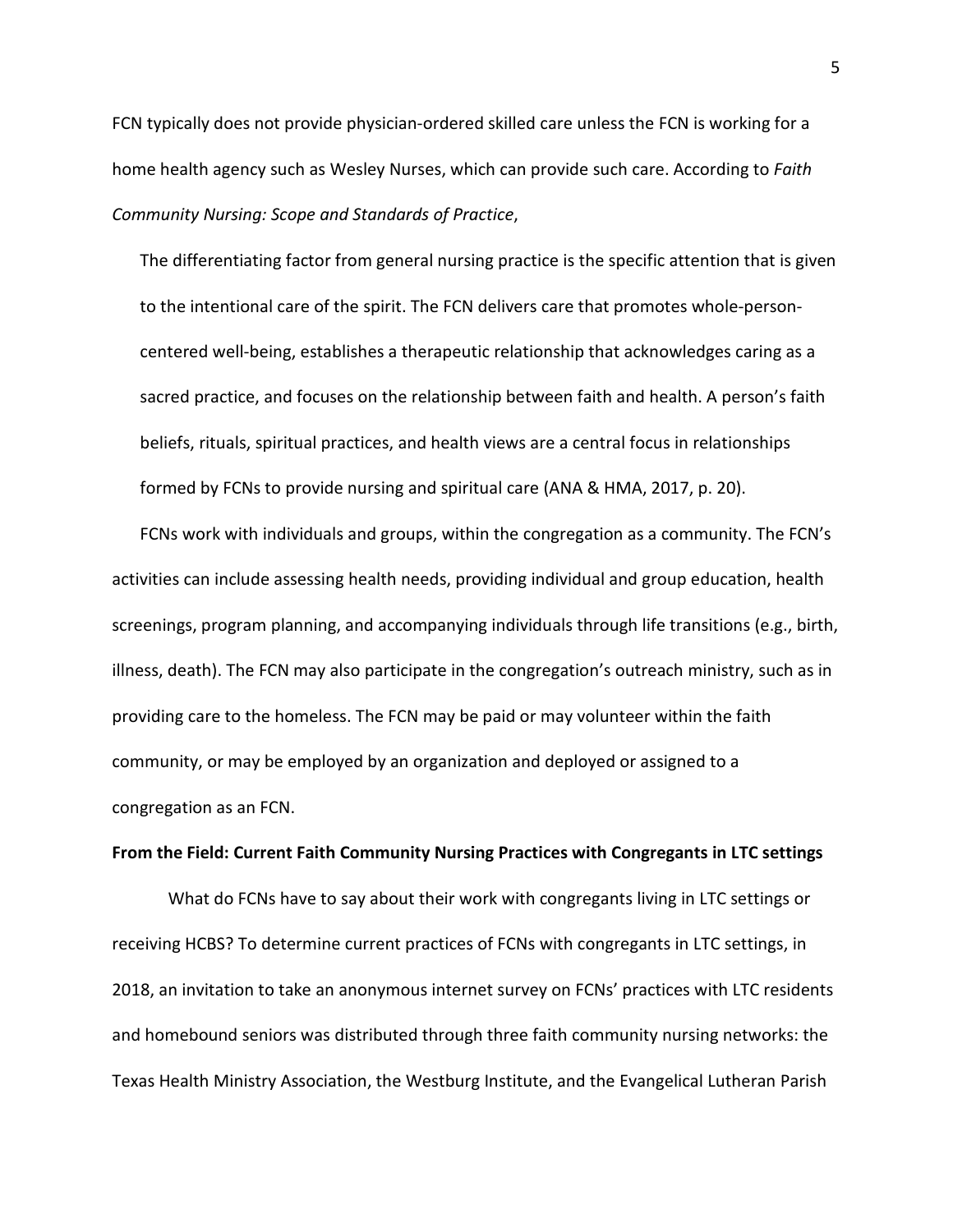Nurse Association. The project had the approval of the University of Texas at Austin Institutional Review Board.

Thirty-nine FCNs from 17 different states completed the survey. The majority of respondents (*n* = 34) were Protestant Christians; 24 stated that they were Lutheran. The faith communities where the FCNs practiced were also predominately Lutheran (*n* = 25) or other Protestant denominations. Most respondents practiced in either urban (49%) or suburban (38.5%) settings. Most (*n* = 38) practiced in a congregation with 75 or more regular worship participants. Congregants were predominantly families with young children, or adults over age 40. Most of the FCNs had a BSN or higher degree (49% BSN, 23% MSN, 5% APRN, 5% PhD). Most had prepared for the FCN role through the FCN curriculum (70%) or through seminary, school of religion, or clinical pastoral education (16%). Seven respondents (18%) held FCN certification. Over half (56%) had been in FCN practice for more than 10 years; 39% had been in practice for 3–10 years. Over half of the respondents were in a paid staff position (23% fulltime, 41% part-time); 36% were volunteers.

# **FCNs' practice in LTC settings**

Most of the FCN respondents (95%) made visits to congregational members who lived in LTC settings (nursing homes, skilled nursing facilities, assisted living, independent living, or rehabilitation centers). In addition, 82% made visits to elders who remained in their own homes with the assistance of Medicaid's HCBS or other support. Over 68% reported providing care in their FCN role to LTC or HCBS residents who were not part of their faith community. How often an FCN visits an elder in either a home or an institutional setting depended on needs and situations, with visit schedules ranging from weekly to quarterly. Over 50% of the FCNs had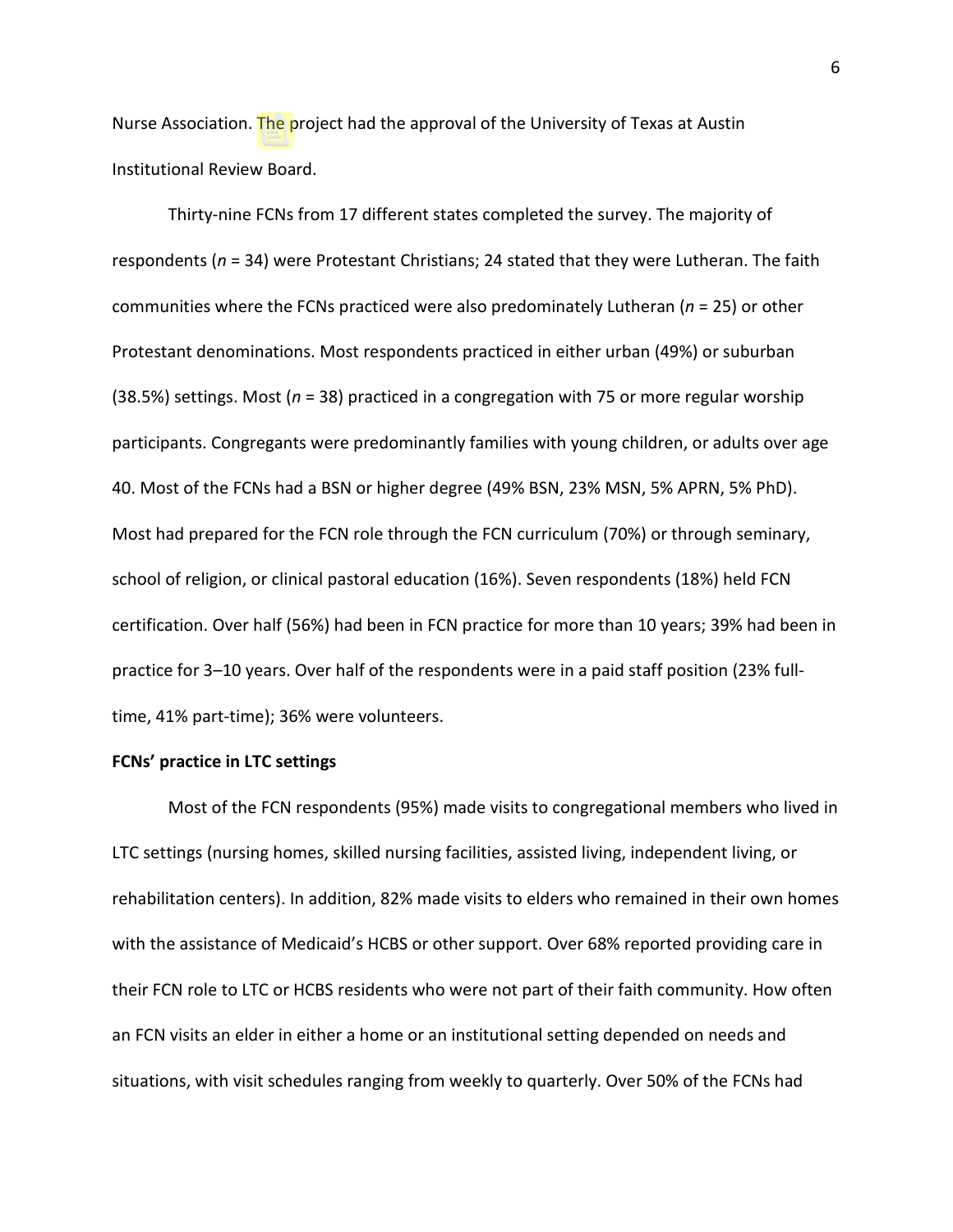already established a relationship with congregants prior to the congregant's entering a care setting.

# **FCNs' Care Practices with Residents in LTC Settings**

The FCN survey respondents were asked what care they typically provided to congregants in LTC settings; interventions were listed for their selection, developed from the literature on spiritual care (Brandburg et al., 2012; Brownie et al., 2014; Gaskamp, 2016; Gaskamp, Sutter, & Meraviglia, 2006; Meraviglia, Gaskamp, & Sutter (2012); Meraviglia, Sutter, & Gaskamp, 2008; McFadden & Jacobson, 2003). Figure 1 lists the types of nursing interventions that the respondents selected.





The practices of prayer, administering sacraments, and reading sacred texts align with the FCN's focus on the care of the spirit. An open-ended question asked respondents to list any additional care that they typically provided during visits with congregants in LTC. Thirty respondents described other nursing practices. *Family support and connecting with the family*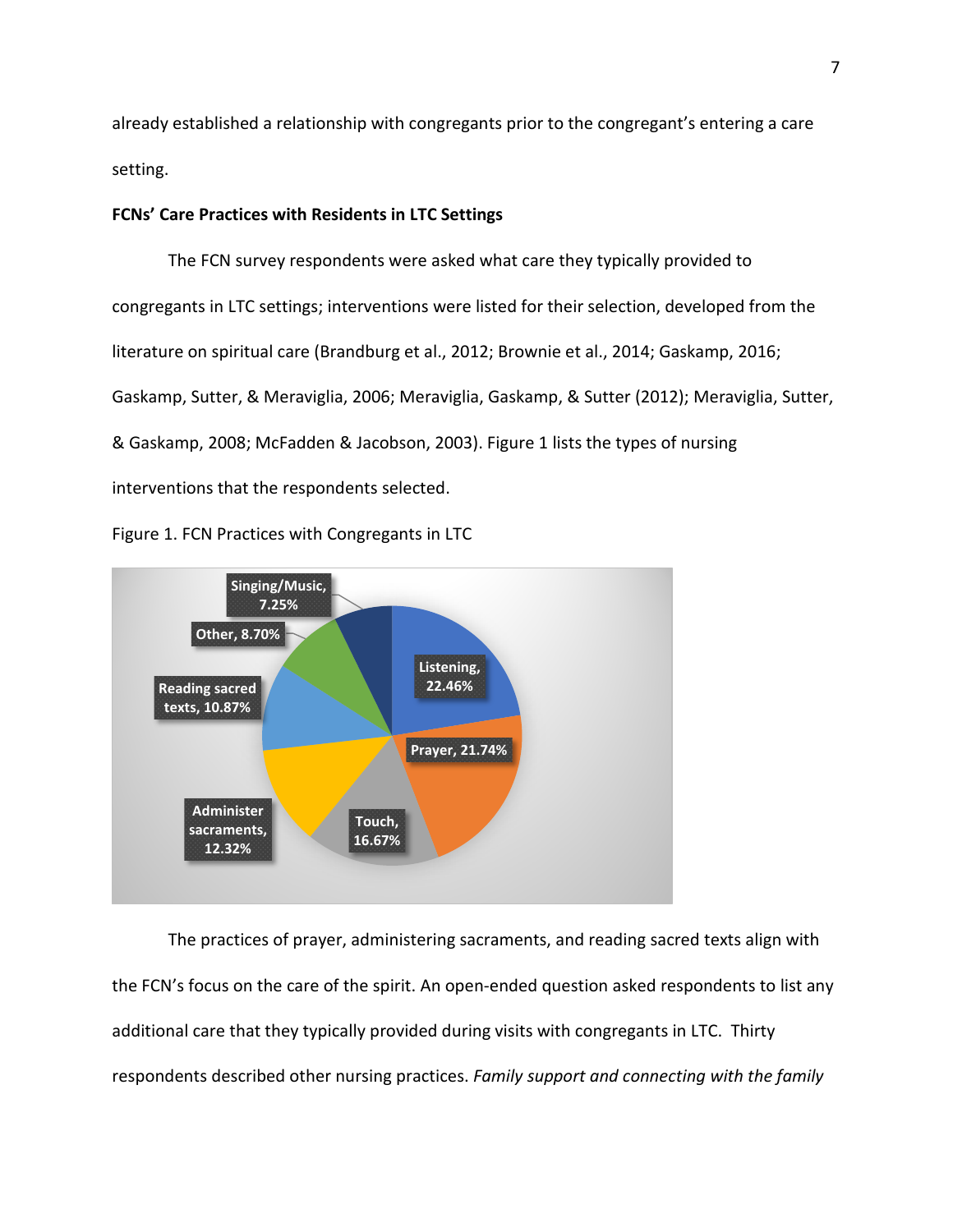were the most common additional practices, described by 12 respondents. One respondent wrote that "one time a congregant who was very ill asked me to contact her estranged daughter...so I called and left her a detailed message that her mother was very ill and was asking to see her...and the daughter did show up at the nursing home to see her mother." Another respondent provided the following activities: "attend care conferences; often represent family as many of congregants family members live outside of this state and area, lots of phone contact with the extended family representatives."

*Advocacy* was listed by 11 respondents, including "advocacy with staff & family members," "intervention with staff if necessary," and "attend all care conferences." One respondent wrote, "My visits signal to the staff in the LTC that the person has someone who cares and will advocate for him/her." *Education* was listed by 9 respondents, including "explaining medical care" and "teaching about medications." *Connecting with the church* was also listed by 9 respondents; such connections included assigning lay visitors and answering questions about the life of the parish. As one wrote, "It helps them to know they have not been forgotten by their church family. Brings their church to them by prayer and presence." Examples of additional care listed by others included making referrals; transportation; accompaniment to ER or medical appointments if family members were not available; and bringing food or other gifts.

# **Faith Community Connections**

In addition to FCN visits, the FCN survey asked about other services provided by faith communities to residents in LTC settings that connected the elderly to the broader community. The respondents identified visitation pastors (clergy) and lay visitation ministries as the most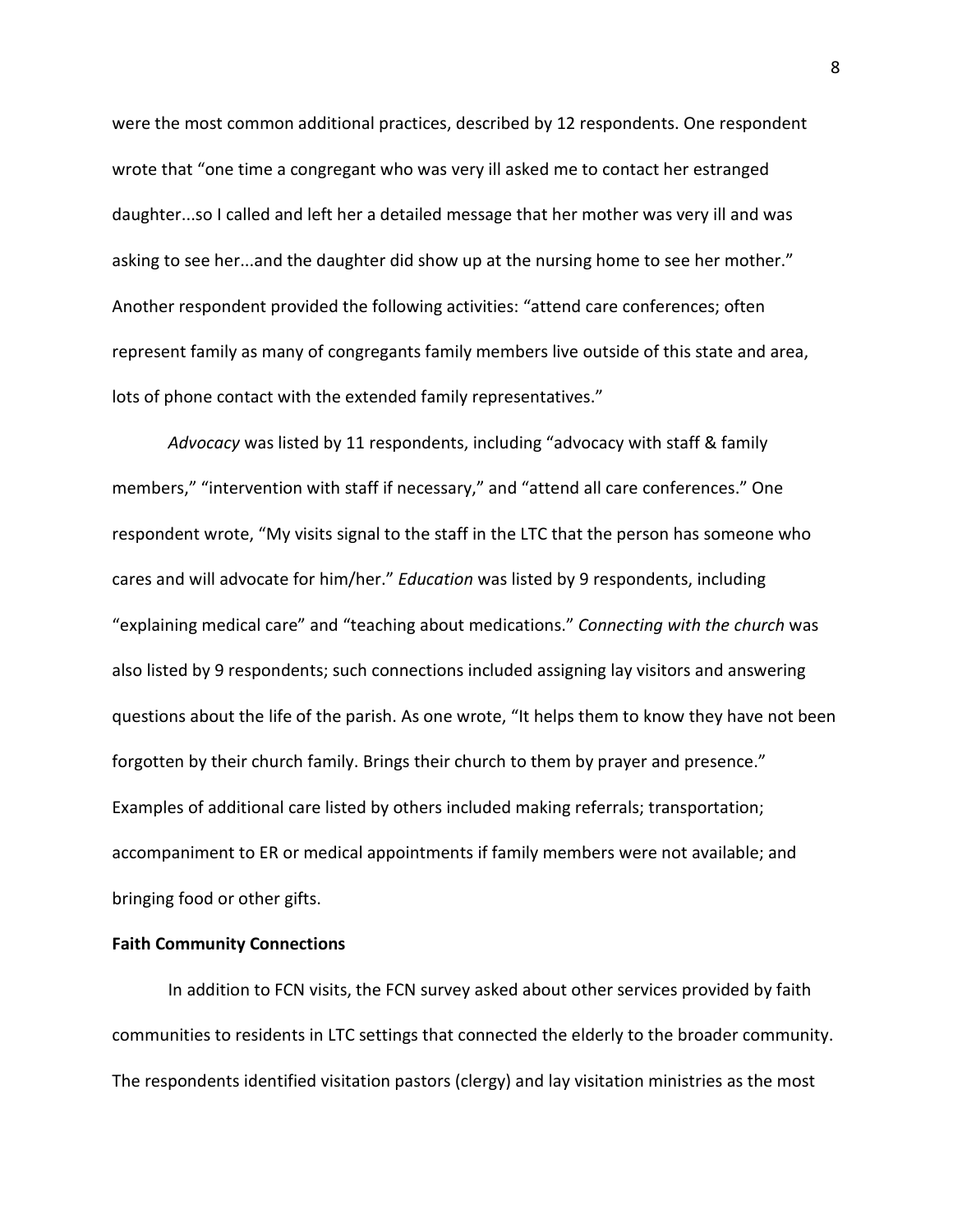common services. Other ministries were also described, such as holding worship services or streaming worship services, youth group caroling at Christmas, providing large print devotionals, and sending a parish newsletter.

### **Further Insights Regarding Faith Community Nursing with LTC Residents**

Respondents who did not make visits to congregants living in LTC settings were asked what kept them from doing so. The most common reason was that others in the faith community were responsible for visitations. One stated, "I am the Coordinator of Care and Health Ministry and I have Care Ministers who I train and assign to members who need visits. They are to visit monthly and I occasionally visit the recipient as does our minister." Another wrote that "Most of our parishioners in LTC are also seen by parish visitors so for this reason and lack of time I do not go to see them more often myself."

The importance of setting boundaries and working well with LTC staff was described by one respondent thus: "It is challenging as your congregant sees you as 'his or her' nurse but you have no standing in the LTC setting … I work hard to have good relations with the LTC or Assisted Living administrator, DON, and nursing staff so they do not feel I am stepping outside my boundaries."

Twenty-five respondents shared additional thoughts about visiting congregants living in LTC facilities or with HCBS. Several commented that the visits assured the resident that they were not forgotten. As one FCN wrote, "What I hear from our members and non-members who are in LTC is visits are important because often they feel forgotten since they are not able to attend church or church functions." Another shared that "Our congregants GREATLY appreciate the visits and the small gifts we bring. But they mostly appreciate the visit itself and being able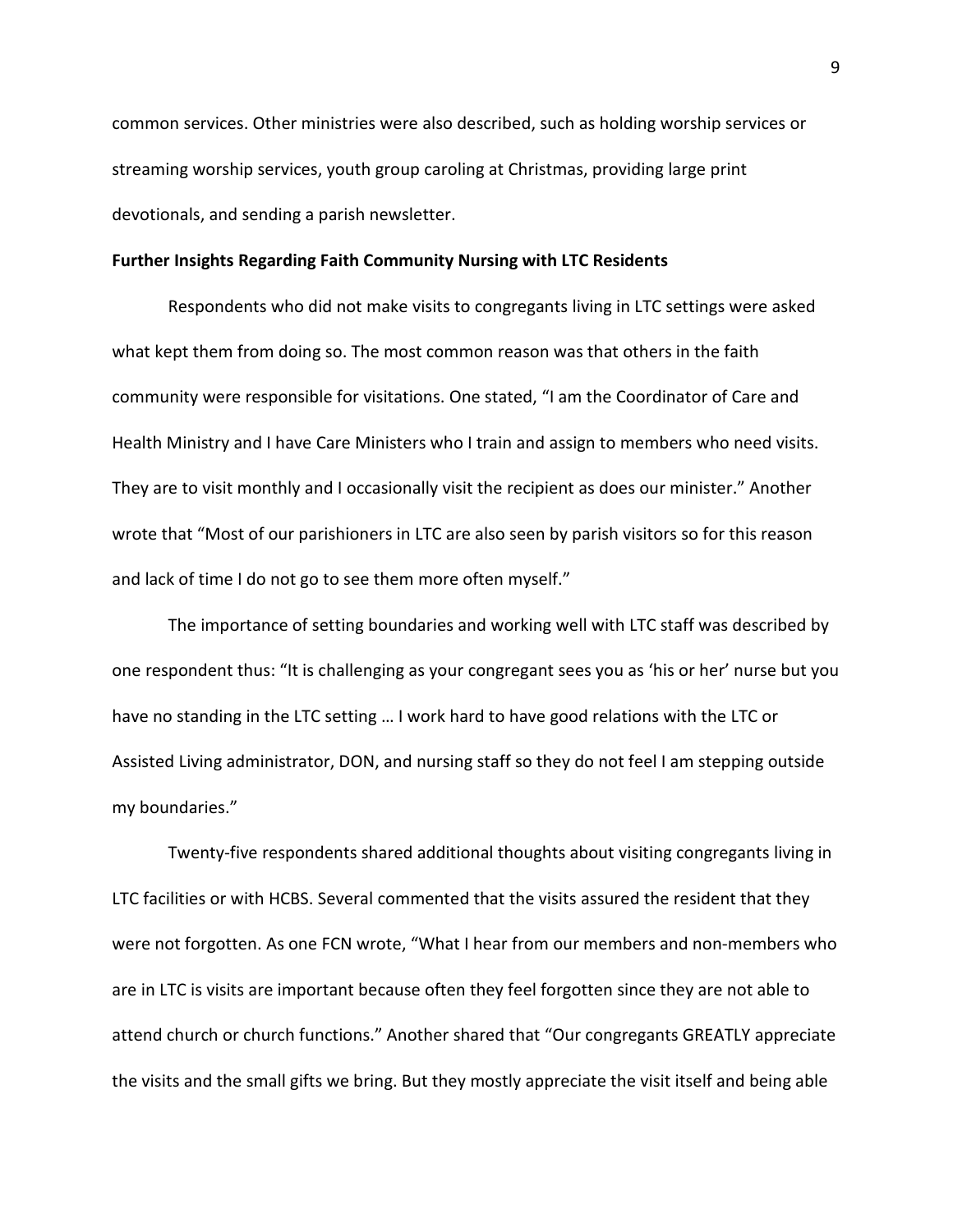to talk about ordinary things with someone from their church family. They are happy that we haven't forgotten them. The pastor visits regularly every month, but our FCN and lay ministry visit brings another dimension and an opportunity for the person to talk friend to friend."

Faith community nursing with residents in LTC facilities or with HCBS has benefits not only for the patient, but for the nurse. As one FNC stated, "This is probably the most important part of my ministry. Blessings imparted and received are vital." Another wrote that "There are several parishioners who have early stages of dementia who still want to receive communion and participate in the Lord's Prayer. It is a beautiful experience to be able to share that with them. Then as these elderly parishioners reach their end of life, it is a gift to be able to support them and their family through that process." Yet another stated, "I feel that visiting the homebound is very important, really isn't that hard to do, and benefits the FCN/lay minister as much as it does the congregant."

The FCN survey respondents also identified two specialized areas of knowledge and practice as being important: knowledge of insurance, and end-of-life care. Regarding insurance, one respondent described the importance of the FCN's "being familiar with Medicare and insurance guidelines related to admission to LTC or other facility, since the FCN helps the congregant and family understand Medicare, Medicaid and other insurances and works with the LTC Social Services to assist the families and residents in discharge planning." Another respondent also described providing insurance information, and information about selecting LTC facilities. Because insurance guidelines change frequently, one respondent pointed out that it was important for FCNs to stay up-to-date.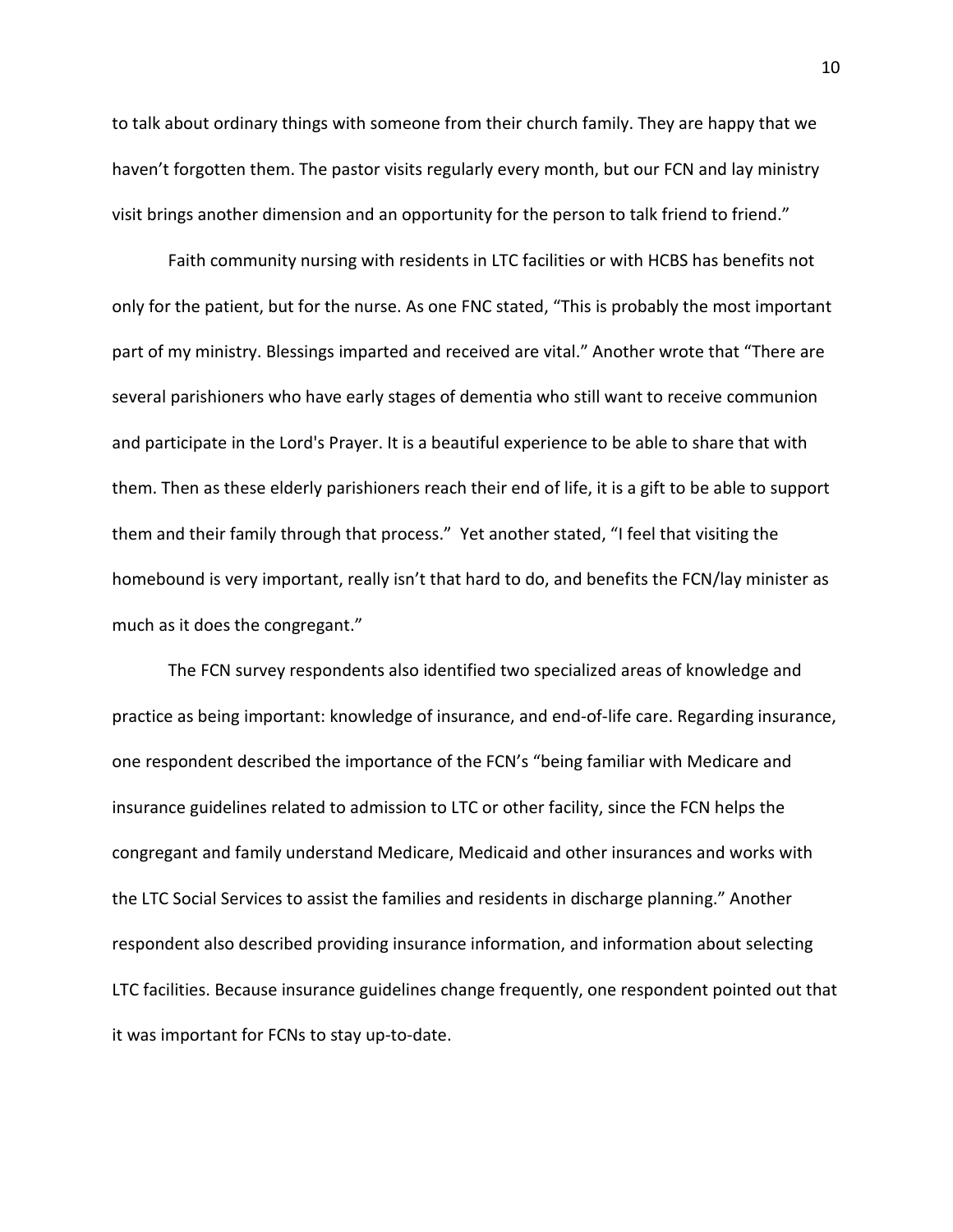Among suggestions for the expansion or further development of the FCN role in LTC, several respondents listed care of the dying. After attending seminars on palliative care, one wrote that "much of what I do in my FCN role and maybe what many other FCNs do, IS Palliative care as currently defined in the literature. As FCNs, we are perfectly positioned and equipped to provide some of the 'palliative' care that is being delivered through palliative care agencies." Another suggested that an FCN be a paid staff member of the LTC facility to work with the Chaplain. One recommended a "No One Dies Alone" program at a local hospital as a "wonderful program for FCNs."

## **FCNs as Care Partners in LTC Settings**

The FCNs who responded to the survey clearly described the value of the FCN for residents in LTC settings. Not only are FCNs able to provide spiritual care to the individual and connect them with the faith community outside the institution or home, they are health educators and advocates for the resident, and a support for families. Their visits can ease the loneliness experienced by residents in FTC and connect residents with the broader community. They can provide end-of-life care, attending to physical and spiritual comfort measures. FCNs can become partners with LTC staff in residential and home-based settings, augmenting the care provided by the agency with competent, holistic care.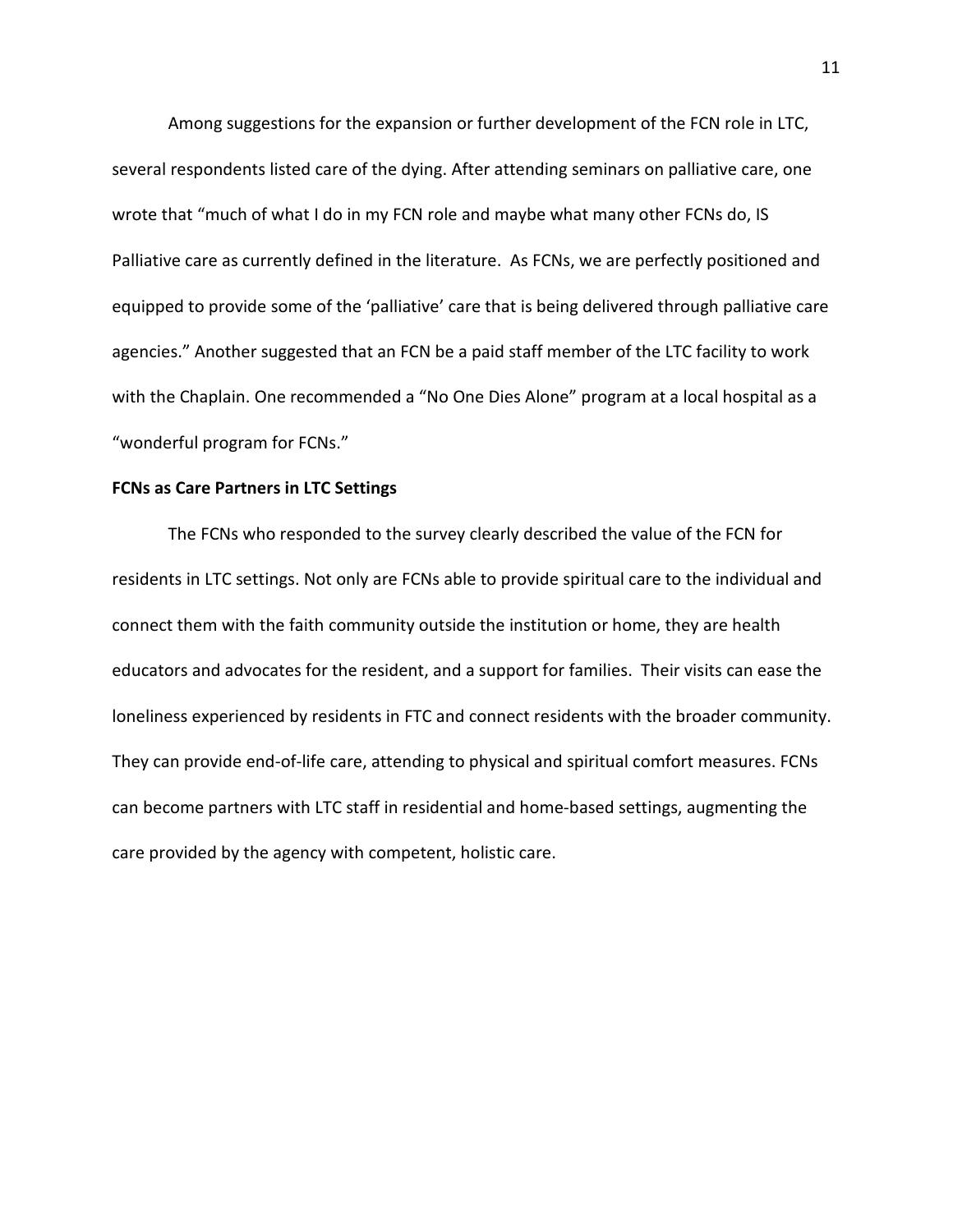#### **References**

- Abbott, K. M., & Pachucki, M. C. (2017). Associations between social network characteristics, cognitive function, and quality of life among residents in a dementia special care unit: A pilot study. *Dementia*, *18*(8), 1004-1019. https://doi.org/10.1177/1471301216630907
- American Nurses Association and Health Ministries Association. (2017). *Faith community nursing: Scope and standards of practice* (3rd ed.). Silver Spring, MD: American Nurses Association.
- Banks, M. R., Willoughby, L. M., & Banks, W. A. (2008). Animal-assisted therapy and loneliness in nursing homes: Use of robotic versus live dogs. *JAMDA*, *9*(3), 173-177. https://doi.org/10.1016/j.jamda.2007.11.007
- Brandburg, G. L., Symes, L., Mastel-Smith, B., Hersch, G., & Walsh, T. (2012). Resident strategies for making a life in a nursing home: A qualitative study. *Journal of Advanced Nursing*, *69*(4), 862–874. https://doi.org/10.1111/j.1365-2648.2012.06075.x
- Brownie, S., Horstmanshof, L., & Garbutt, R. (2014). Factors that impact residents' transition and psychological adjustment to long-term aged care: A systematic literature review. *International Journal of Nursing Studies*, *51*(12), 1654-1666. https://doi.org/10.1016/j.ijnurstu.2014.04.011

Carey, T. (2018, June 6). Meet a robot offering care and companionship to seniors (PBS News Hour video). Retrieved from https://www.pbs.org/newshour/show/meet-a-robot-offeringcare-and-companionship-to-seniors

Catholic Health Association of the United States (2016). *Improving the lives of older adults through faith community partnerships: Healing body, mind and spirit*. Washington, DC: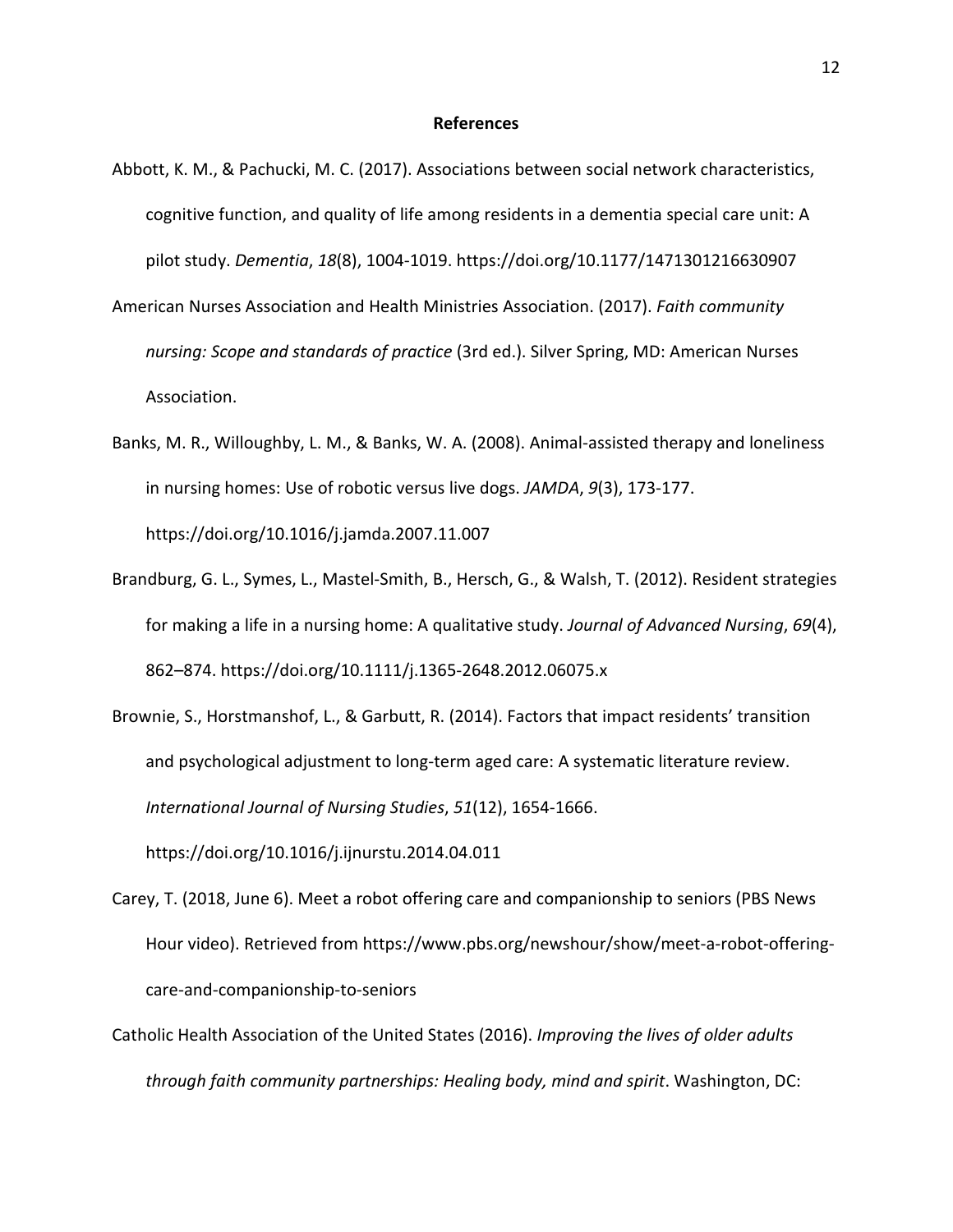Author. Retrieved from https://www.chausa.org/docs/default-

source/eldercare/improving-the-lives-of-older-adults-through-faith-communitypartnerships final-oct-192016.pdf?sfvrsn=0

Chenitz, W. C. (1983). Entry into a nursing home as a status passage: A theory to guide nursing practice. *Geriatric Nursing*, *4*(2), 92-97. https://doi.org/10.1016/S0197-4572(83)80057-3

Dock, L. L., & Stewart, I. M. (1920). *A short history of nursing: From the earliest times to the present day.* New York: G. P. Putnam's Sons. Retrieved from https://books.google.com/books?id=IqC09J62exQC&pg=PR5&hl=en#v=onepage&q&f=false

Drageset, J., Eide, G. E., Dysvik, E., Furnes, B., & Hauge, S. (2015). Loneliness, loss, and social support among cognitively intact older people with cancer, living in nursing homes—A mixed-methods study. *Clinical Interventions in Aging*, *10*, 1529-1536.

https://doi.org/10.2147/CIA.S88404

- Gaskamp, C. D. (2016). Chapter 49: Spiritual distress. In M. Maas, J. Specht, D. Schoenfelder, P. Mobily, & A. Stineman (Eds.), *Care of older persons for optimum quality of life: Nursing diagnoses, outcomes, and interventions*. Iowa City, IA: University of Iowa College of Nursing, Csomay Center for Gerontological Excellence.
- Gaskamp, C. [D.], Sutter, R. & Meraviglia, M. (2006). Evidence-based guideline: Promoting spirituality in the older adult. *Journal of Gerontological Nursing*, *32*(11), 8-13.

Iden, K. R., Ruths, S., & Hjørleifsson, S. (2015). Residents' perceptions of their own sadness—A qualitative study in Norwegian nursing homes. *BMC Geriatrics, 15*, 21. https://doi.org/10.1186/s12877-015-0019-y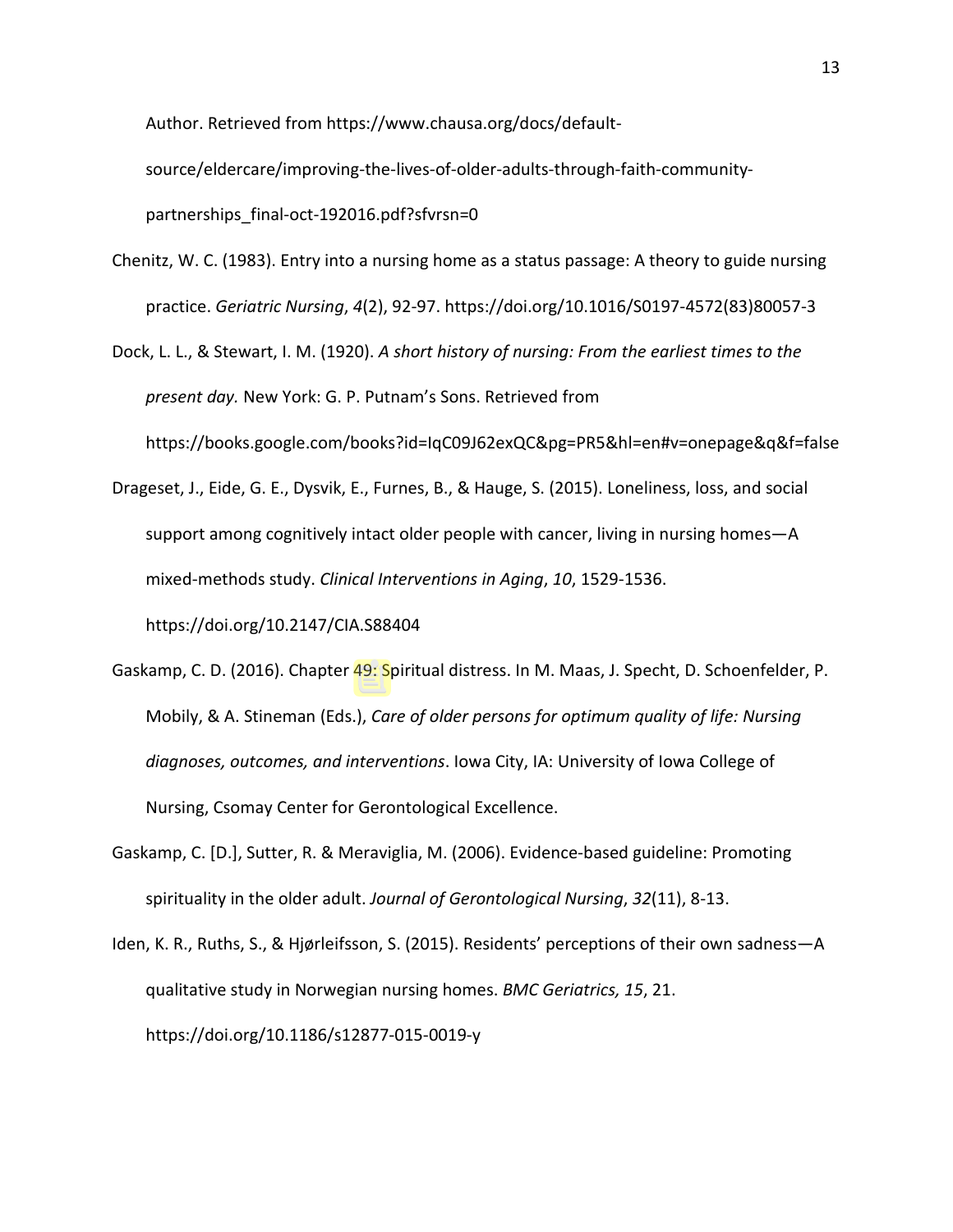- Kubat, B. (2012). Parish nursing integrates faith with long-term care. *Caring for the Ages, 13*(4), 21. https://doi.org/10.1016/j.carage.2012.03.037
- McDermott, M. A., Solari-Twadell, P. A., & Matheus, R. (1999). Educational preparation. In P. A. Solari-Twadell & M. A. McDermott (Eds.), *Parish nursing: Promoting whole person health within faith communities* (pp. 269-276). Thousand Oaks, CA: Sage.
- McFadden, S. H., & Jacobson, J. D. (2003). Residents' attitudes about on-site religious activities: A comparison of continuing care retirement communities in two states. *Journal of Religious Gerontology*, *15*(3), 61-77. https://doi.org/10.1300/J078v15n03\_06
- Medvene, L. J., Nilsen, K. M., Smith, R., Ofei-Dodoo, S., DiLollo, A., Webster, N., … Nance, A. (2016). Social networks and links to isolation and loneliness among elderly HCBS clients. *Aging & Mental Health*, *20*(5), 485-493. https://doi.org/10.1080/13607863.2015.1021751
- Meraviglia, M., Gaskamp, C. D., & Sutter, R. (2012). Spirituality in aging. In J. W. Lange (Ed.), *The nurse's role in promoting optimal health of older adults: Thriving in the wisdom years* (pp. 371-379). Philadelphia: F. A. Davis.
- Meraviglia, M., Sutter, R., & Gaskamp, C. D. (2008). Providing spiritual care to terminally ill older adults. *Journal of Gerontological Nursing*, *34*(7), 8-14.
- O'Brien, M. E. (2003). *Parish nursing: Healthcare ministry within the church.* Boston: Jones & Bartlett.
- Redmond, G. M. (2006). Developing programs for older adults in a faith community. *Journal of Psychosocial Nursing*, *44*(11), 15-18.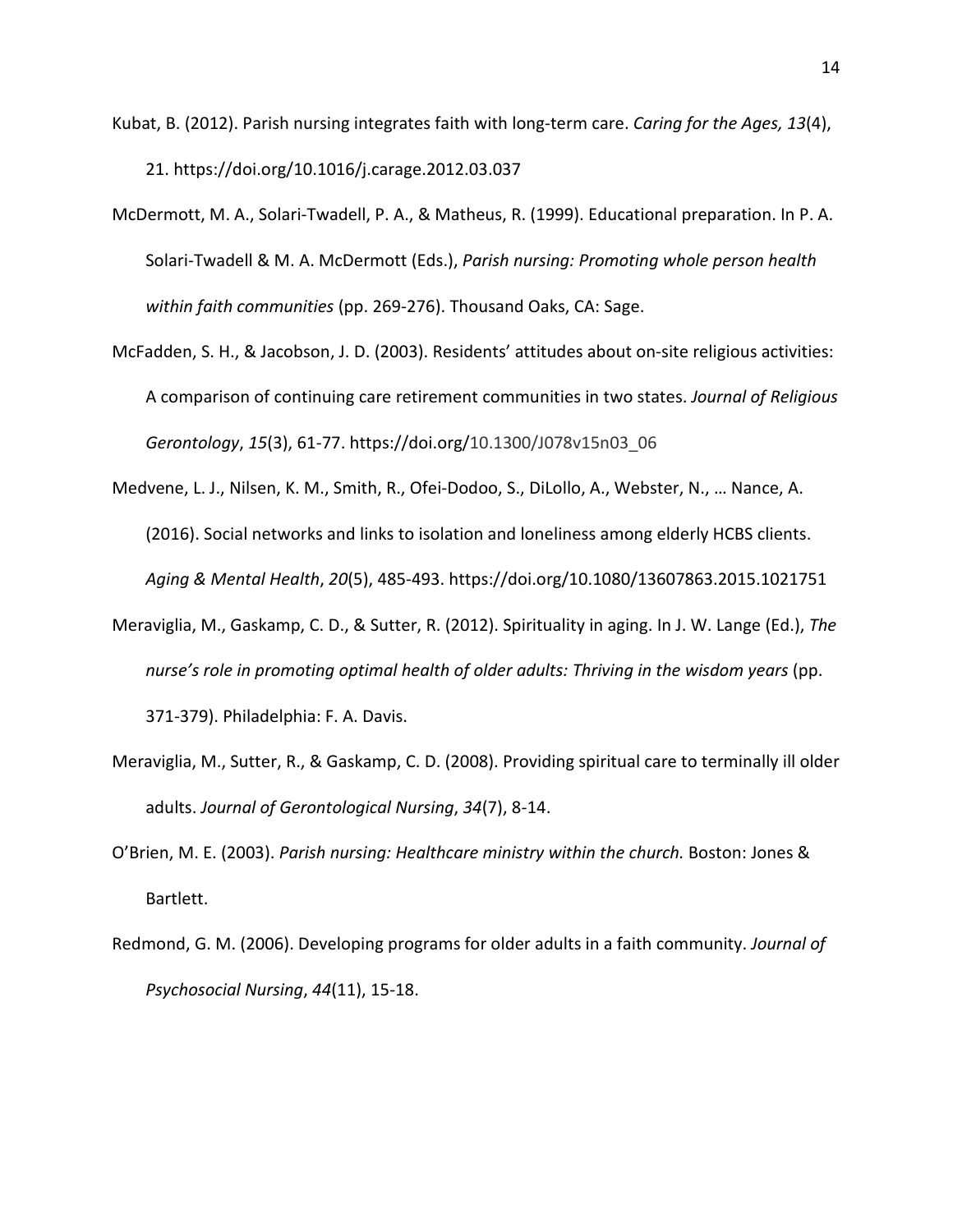- Robinson, H., MacDonald, B., Kerse, N., & Broadbent, E. (2013). The psychosocial effects of a companion robot: A randomized control trial. *JAMDA, 14*(9), 661-667. https://doi.org/10.1016/j.jamda.2013.02.007
- Robinson, V. (1946). *White caps: The story of nursing.* Philadelphia: J. B. Lippincott. Retrieved from https://babel.hathitrust.org/cgi/pt?id=mdp.39015000814437;view=1up;seq=7

Shores, C. I. (2014). Spiritual interventions and the impact of a faith community nursing program. *Issues in Mental Health Nursing, 35*(4), 299-305. https://doi.org/10.3109/01612840.2014.889785

Sullivan, G. J., & Williams, C. (2017). Older adult transitions into long-term care: A metasynthesis. *Journal of Gerontological Nursing*, *43*(3), 41-49. https://doi.org/10.3928/00989134-20161109-07

Tuck, I., & Wallace, D. C. (2000). Exploring parish nursing from an ethnographic perspective. *Journal of Transcultural Nursing*, *11*(4), 290-299.

https://doi.org/10.1177/104365960001100407

- Van Dover, L., & Pfeiffer, J. B. (2007). Spiritual care in Christian parish nursing. *Journal of Advanced Nursing*, *57*(2), 213-221. https://doi.org/10.1111/j.1365-2648.2006.04081.x
- Vrbanac, Z., Zecevic, I., Ljubic, M., Belic, M., Stanin, D., Bottegaro, N. B., … Zubcic, D. (2013). Animal assisted therapy and perception of loneliness in geriatric nursing home residents. *Collegium Antropologicum*, *37*(3), 973-976.
- Westberg, G. E. (1990). *The parish nurse: Providing a minister of health for your congregation.* Minneapolis, MN: Augsburg Fortress.